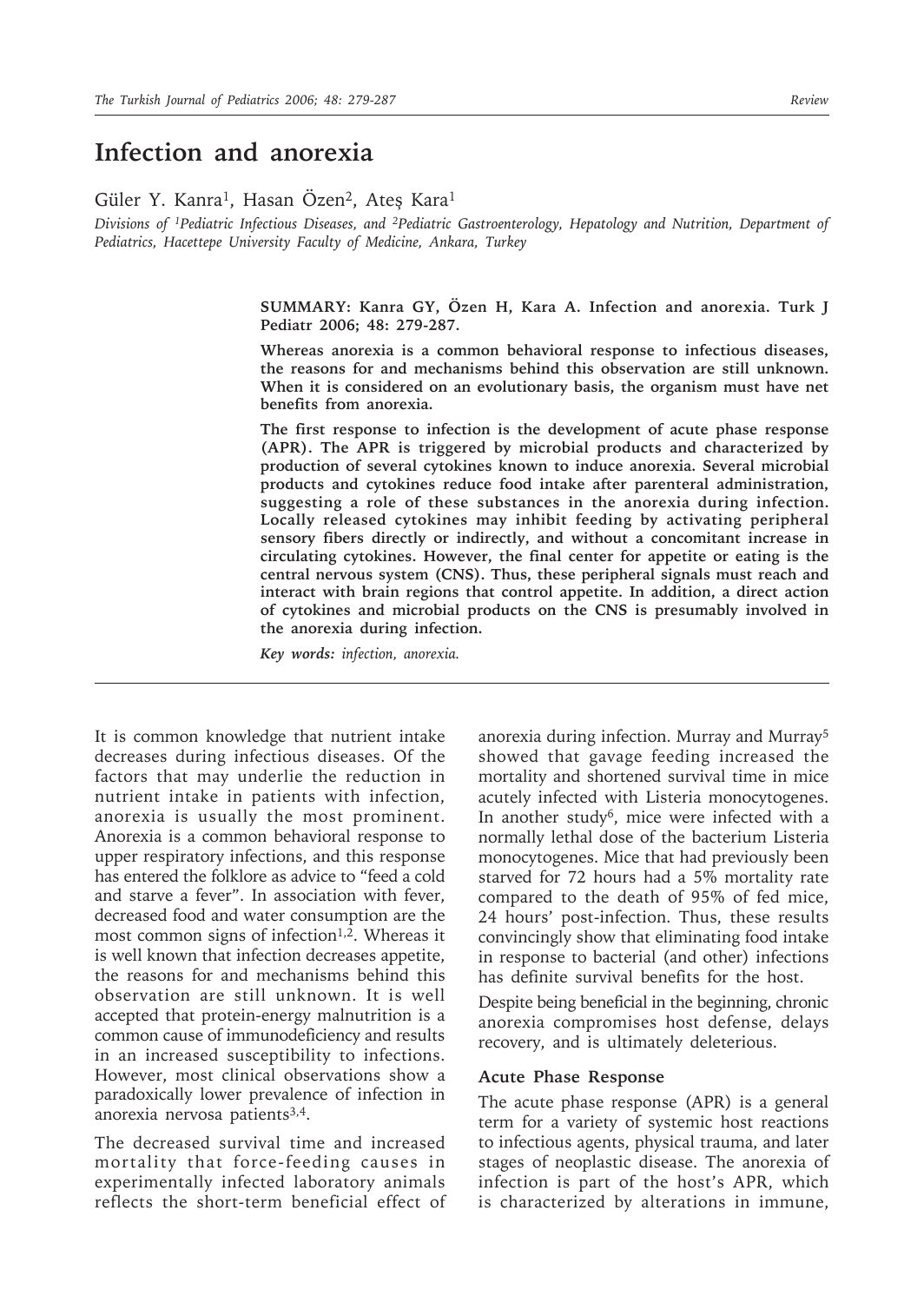endocrine, metabolic, and neural functions (Table I) $^{2,7,8}$ . All of these responses are postulated to be of substantial benefit to the host. Experimentally, the APR is often produced by the infusion of pathogens, such as bacteria, viruses or fungi, which are detected as foreign by the host.

**Table I.** Examples of the Multiple Processes of the Acute Phase Response2

**Metabolic Responses** Fever Adipsia **Gastroparesis** Plasma trace metal alterations Lipid metabolism

**Immune Responses** Leukocytosis Hematopoiesis Altered activity of natural killer cells Cytokine production and regulation Synthesis of acute phase proteins

**Behavioral Responses** Sleep alterations Decreased social exploration Anorexia Hyperalgesia

**Endocrine Responses** Hypothalamic-pituitary-adrenal activation Hyperinsulinemia Hypoglycemia

**Other Neuronal Responses** Sympathetic activation

The APR is triggered by microbial products such as bacterial cell wall compounds (e.g., lipopolysaccharides [LPS] and muramyl dipeptide [MDP]), microbial nucleic acids (e.g., bacterial DNA and viral double-stranded RNA), and viral glycoproteins. A number of endogenous mediators (tumor necrosis factor-α [TNF-α], interleukin-1 (IL-1), IL-6, IL-8, interferon-α, and interferon-γ) are currently known to induce anorexia as well as other components of the APR2,9.

In the 1980s, cachectin, supposed to mediate the wasting and hypertriacylglycerolemia, was isolated from experimental animals infected with Trypanosoma cruzi<sup>10</sup>. Subsequently, it has been found that DNA sequence of cachectin was identical to that coding for TNF<sup>11</sup> that had been previously isolated from the serum of animals injected with bacterial endotoxins and was able to produce necrosis of transplanted tumors in animals<sup>12</sup>.

Cachectin reduces the activity of lipoprotein lipase (LPL) and produces anorexia, weight loss, and fever when injected into experimental animals11, and provokes very similar metabolic and hemodynamic changes to those observed during bacterial sepsis that could be blocked by the use of specific antisera or monoclonal antibodies<sup>13,14</sup>.

While many aspects of the APR to infection have been shown to be of adaptive value in host resistance to infection, the suppression of food intake during infection has long puzzled clinicians. The aim is to inhibit the proliferation and spread of the infectious agent.

Although short-term anorexia may be beneficial for the host, the results of long-term decrease in nutrient intake are wasting syndrome and cachexia, which enhances susceptibility to infections, exacerbates their harmful effects, and influences their outcome.

## **Why Does Infection Induce Anorexia?**

When it is considered on an evolutionary basis, the organism must have net benefits from anorexia15. Anorexia may represent a behavioral adaptation that modulates the immune system to help combat bacterial infection, a trait that may have emerged during prehistoric times when bacterial pathogens posed a greater threat<sup>16</sup>. Anorexia may be an adaptive behavioral modifier that shifts T helper balance away from the T helper 2 bias and compromises the fight against bacterial pathogens16.

If anorexia/cachexia were on the whole harmful, it would be incredible that over the course of several hundred million years, the effects of inflammatory cytokines on appetite regulatory centers would be retained.

The suppression of hunger eliminates the need to find food, thus saving energy and reducing the heat loss from the body that would be lost by convection. In addition, anorexia reduces the availability of food-derived micronutrients such as iron and zinc that are essential for the growth of pathogenic microorganisms and enhancement of immune function by enhancing monocyte and macrophage activity<sup>2,15,17</sup>. There is also evidence that anorexia protects the host by limiting the potentially detrimental metabolic effects of the APR15. Finally, anorexia leads to premature death of infected cells. This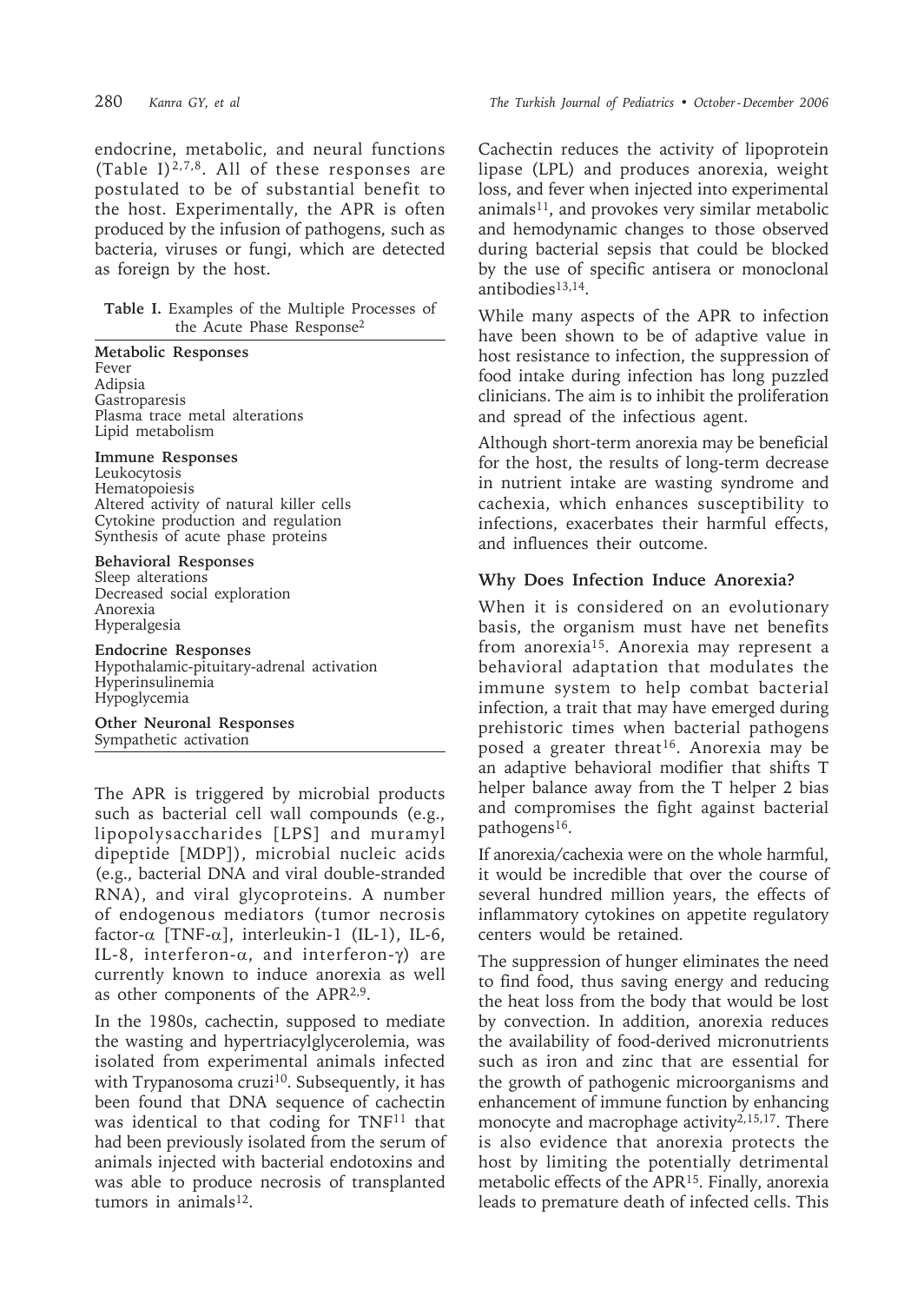conclusion was based on historical data from prisons and concentration camps, and with experimental animal data18.

Apoptosis, or cell suicide, is becoming recognized as a useful defense against intracellular parasites, and nutrient restriction promotes apoptosis. Whether an infectious process is rapid or insidious, an appropriate defense is apoptosis of infected cells as early as possible. When nutritional resources are limited, tissues undergo atrophy via apoptosis and/or cell size reduction. Cells with limited proliferative capacity such as neurons and cardiac myocytes require especially strong inputs to undergo apoptosis<sup>15</sup>. It has been shown that functionally impaired cells preferentially undergo apoptosis and that this tendency is greatly increased during nutritional stress<sup>19</sup>. Another factor for a cell's decision to live or die is whether it has become infected<sup>20</sup>. It is of critical importance for infected cells to kill themselves rapidly before they can promote the spread of pathogens to other cells<sup>21</sup>. It is not surprising that intracellular pathogens (primarily viruses) have been found to make anti-apoptotic signals so that cell death is delayed until the pathogen is ready<sup>15</sup>. Cell death and subsequent phagocytosis of apoptotic cells represents an important regulatory mechanism that has been conserved through evolution $22$ .

### **How Does Infection Induce Anorexia?**

### *Microbial products*

Experimental work on the neurobiological basis of anorexia during infection has focused on the examination of neural, physiologic, and behavioral changes in rodent models after systemic administration of bacterial endotoxins and cytokines as potential mediators of the APR. Several microbial products and cytokines reduce food intake after parenteral administration, suggesting a role of these substances in the anorexia during infection.

Lipopolysaccharides (LPS) and MDP both reduce food intake after parenteral administration in animals. Appetite suppression following LPS usually appears four hours' post-administration, with the effect sometimes lasting up to 24 hours. The anorectic effect of peripherally administered LPS and MDP is primarily characterized by a reduction in meal number, with no significant effect on meal size, and does not depend on a concomitant inhibition

of water intake or gastric emptying23,24. There is no obvious tolerance with repetitive injection of MDP or with continuous administration of LPS and MDP25. Peripherally ineffective LPS and MDP dosages reduce food intake after intraventricular infusion in rats, showing that LPS and MDP can act directly in the central nervous system (CNS) to inhibit feeding<sup>26,27</sup>. It is likely that microbial nucleic acids and viral glycoproteins also suppress feeding17. Viral dsRNA is released from dying, virusinfected cells and triggers the production and release of cytokines<sup>17,28</sup>. Viral glycoproteins are also potent inducers of the APR, which is relevant for retro- and DNA viruses that do not synthesize dsRNA29.

#### *Cytokines*

New knowledge of the effects of cytokines in human beings now helps to explain some of the symptoms (e.g., fever, anorexia, malaise, chills, headache, and muscle aches and pains) of infectious diseases. Components of bacteria (both LPS and MDP) increase levels of several cytokines believed to mediate anorexia, including TNF- $\alpha$ , IL-1 $\beta^{24,30}$  and interferons<sup>31</sup>. Peripherally administered cytokines, which inhibit feeding similar to LPS or MDP, usually reduce meal number and meal size<sup>32,33</sup> and do not inhibit water intake34. These discrepancies suggest that the interactions between bacterial products and cytokines are complex.

Cytokine production in response to microbial products is activated through the surface protein CD14 and other binding sites including toll-like receptors<sup>35-37</sup>. The released cytokines stimulate non-specific and specific immune reactions and cause CNS-mediated effects and an activation of the hypothalamic-pituitaryadrenal axis<sup>17</sup>. They might inhibit feeding through neural and humoral pathways activated by their peripheral actions.

Several cytokines, including TNF- $\alpha$ , IL-1, IL-2, IL-6, IL-8, and interferons inhibit feeding after parenteral administration, suggesting a role of these substances in the anorexia during infection38-40. The first cytokine that was held responsible for causing anorexia was TNF. Further studies showed that the action of TNF can only be understood in the context of simultaneous presence of other cytokines<sup>9</sup>. More direct evidence is provided by the observations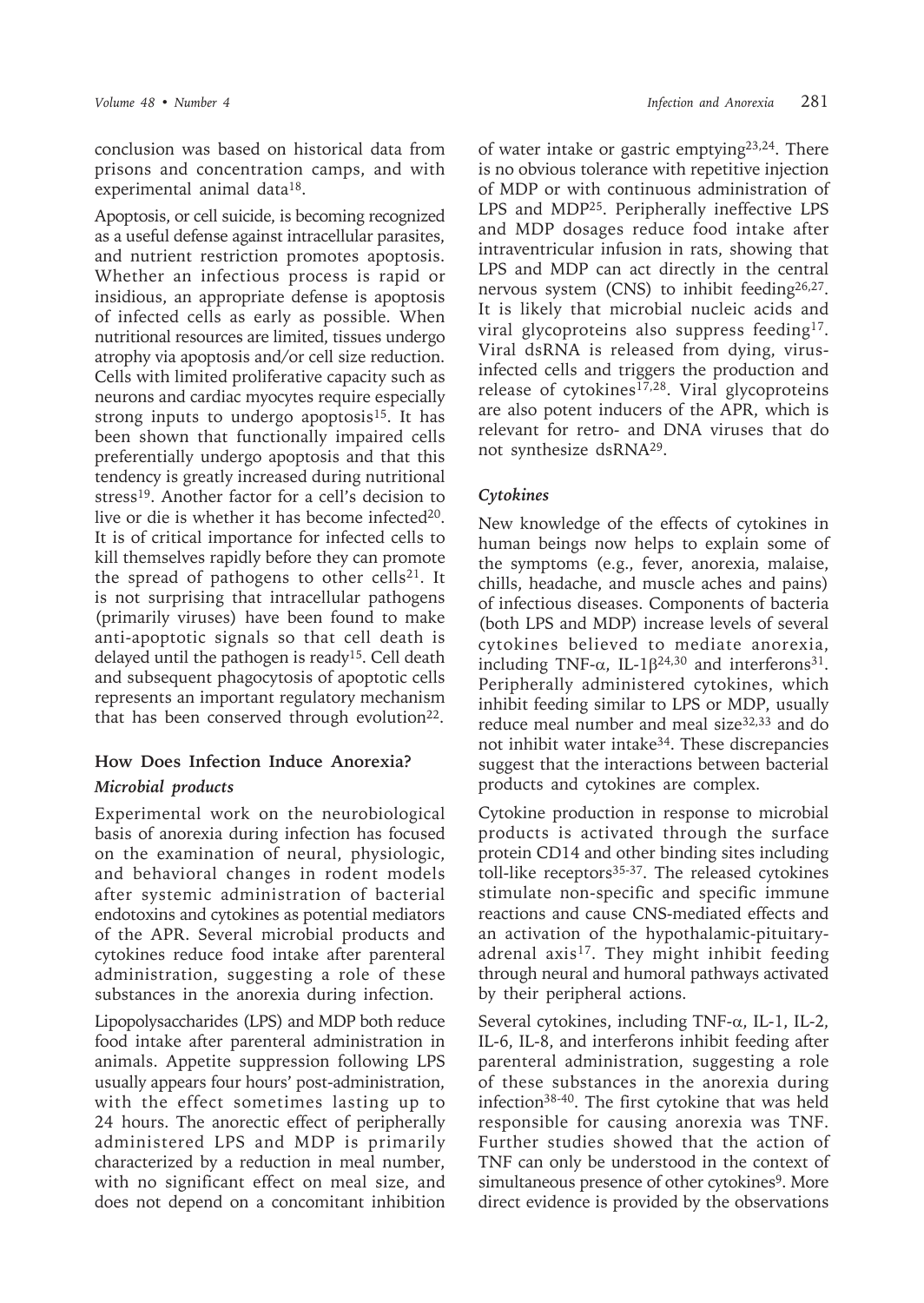that cachexia in experimental animal models can be mitigated by administration of specific antagonists of cytokines<sup>9</sup>. Indeed, a number of viruses can subvert the action of TNF-α (and other cytokines) through the production of soluble TNF receptors or by inhibiting TNFinduced apoptosis of the infected cell<sup>41,42</sup>.

Interleukin-1 shares many of the characteristics of TNF and can also produce anorexia, hyper triacylglycerolemia, and stimulate hepatic fatty acid synthesis<sup>43,44</sup>. In addition, IL-1 reduces LPL activity and produces lipolysis43,45. IL-1β is the best known member of this cytokine family that may act in the brain, where it has also been shown to mediate LPS-induced fever and anorexia46. Also, IL-1β-converting enzymedeficient mice resist the anorectic effect of intra cerebroventricularly, but not intraperitoneally, administered LPS, suggesting that IL-1β is crucial for the anorexia in response to central but not peripheral LPS administration<sup>47</sup>. IFN-γ knockout mice are also insensitive to the anorectic effect of LPS, suggesting that IFN-γ is necessary for the suppression of feeding by LPS48.

Whereas chronic peripheral administration of IL-1 and TNF- $\alpha$  is normally accompanied by tolerance of their anorectic effects<sup>49</sup>. continuous central administration or repetitive intraperitoneal injections of IL-1β, given when the anorectic effect of the previous injection has subsided, does not cause tolerance<sup>50,51</sup>.

This effect is interesting because cytokines may be released in a cyclic fashion during several diseases.

Additionally, IL-6, IL-8, interferons and several other cytokines may contribute to reduced food intake during infection52-54. Another mediator responsible from anorexia is leptin. Microbial products and cytokines dose-dependently increase leptin expression in adipose tissue, which is closely related to reduced food intake55,56. However, the action of leptin on appetite suppression and fever are dependent on brain IL-1β30. Taken together, these data suggest that leptin is not necessary for anorexia during infection, but may contribute in several ways; further studies are necessary to critically examine these interactions17. It has also been shown that  $\alpha$ -melanocyte-stimulating hormone, stimulated by LPS, may enhance the anorexia during infection<sup>57</sup>.

Cytokines modulate gastric motility and emptying that can inhibit feeding. Prostaglandins (PG), and especially PGE2, play an important role as secondary mediators of gastric function and feeding behavior. Exposure to IL-1β, TNF, or LPS will increase the synthesis and release of PGE2 in multiple cell types, and injection of PGE2 will reduce food intake and gastric motility<sup>11</sup>. Cytokines may also induce the release of hormones that are physiologic satiety signals including cholecystokinin, glucagon, insulin, and leptin (Fig.  $1$ )<sup>58</sup>.



**Fig. 1.** Pathways in the anorexia during infection.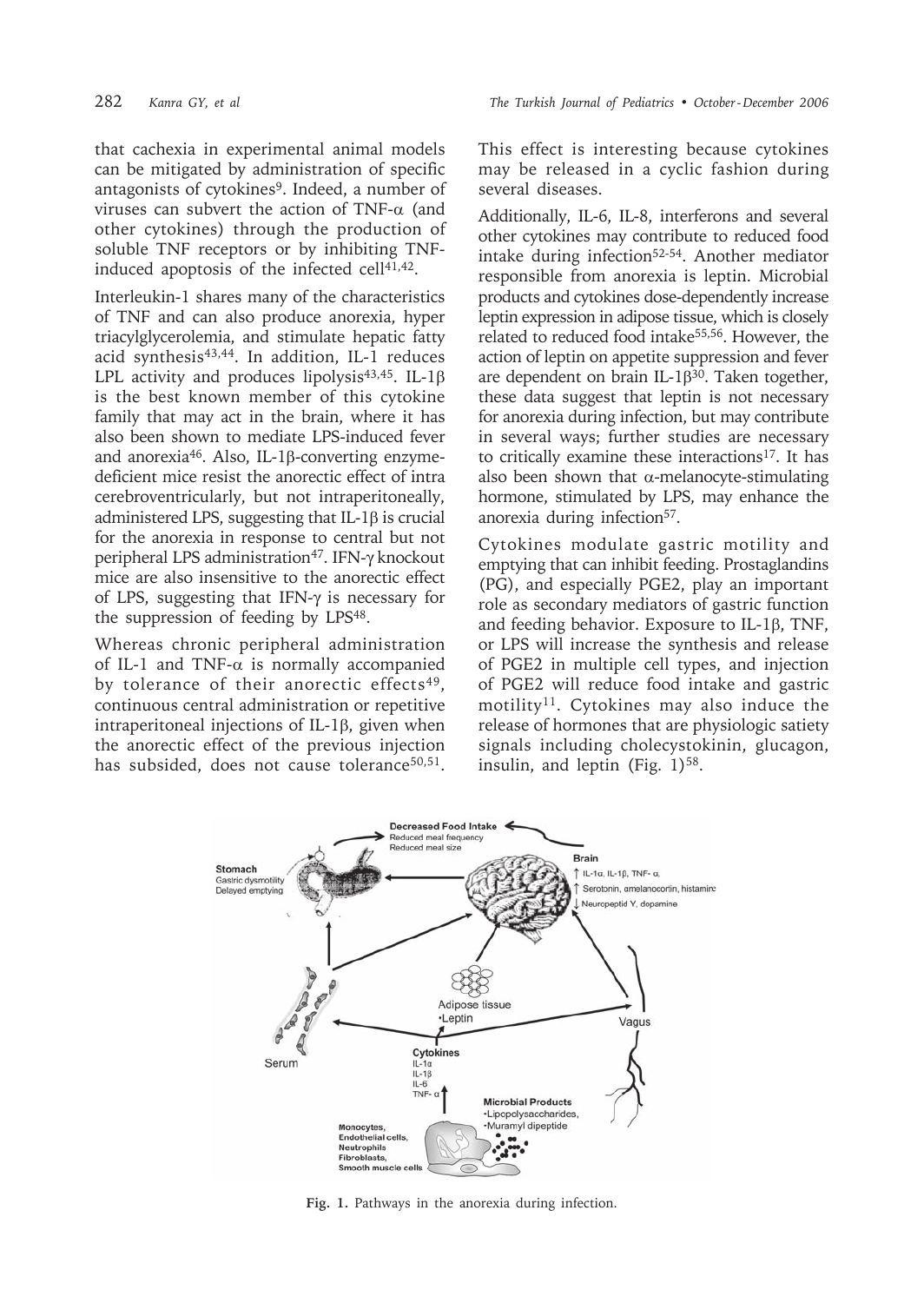#### *Site of Action*

Microbial products are mainly released and cytokines are produced in the periphery during most infections. Locally released cytokines may inhibit feeding by activating peripheral sensory fibers directly or indirectly, and without a concomitant increase in circulating cytokines<sup>46</sup>. Sub-diaphragmatic vagal afferents in rats appear to be responsive to peripheral IL-1β because intravenous administration of IL-1β increased multiunit activity in gastric and hepatic branch vagal afferent fibers<sup>59</sup>. Visceral afferent nerves are not necessary for the anorectic effects of intraperitoneally injected LPS, MDP, and IL-1β. This conclusion does not exclude the possibility that afferent neural signals play some as yet unidentified role in the anorexia during infection<sup>17</sup>.

Although peripheral and brain mechanisms are involved in cytokine-induced anorexia, the net behavioral response results from signaling to a final pathway for appetite or eating control that depends on brain mechanisms (i.e., conscious and decision-making processes) $24,58$ . Thus, these peripheral signals must reach and interact with brain regions that control appetite. The hypothalamic feeding-associated sites are targets for cytokine action. In addition, a direct action of cytokines and microbial products on the CNS is presumably involved in the anorexia during infection. Intracerebroventricular administration of cytokines and bacterial products at doses that yield pathophysiologically relevant concentrations in the cerebrospinal fluid reduces food intake26,40. Brain administration of a cytokine requires 500- to 1000-fold lower doses to induce anorexia compared with the doses required when using various peripheral routes of administration<sup>40,58</sup>.

Vagal afferents have been implicated in the anorexia during infection because subdiaphragmatic vagotomy attenuated intraperitoneally administered LPS and IL-1β-induced suppression of instrumental responses to obtain food in mice<sup>60</sup>. Subdiaphragmatic vagotomy, however, did not block the effects of subcutaneously or intravenously administered IL-1β, and systemic capsaicin pretreatment failed to block the effects of intraperitoneally administered IL-1β and LPS on food-motivated behavior<sup>33</sup>.

The effects of peripherally and centrally administered cytokines and bacterial products on anorexia are different. Intraperitoneally administered bacterial products (LPS and MDP) selectively reduce meal frequency<sup>23</sup>. While intraperitoneally injected IL-1β and TNF-α affect meal size and meal frequency32,34,49, in tracerebroventricularly administered cytokines primarily reduce meal size<sup>27</sup>. Tolerance to centrally and peripherally administered LPS and cytokines is also different<sup>25,49-51</sup>. IL-1 receptor antibodies administered intracerebr oventricularly inhibit the anorectic effect of intracerebroventricularly injected LPS, but not that of intraperitoneal LPS injection<sup>61</sup>. Likewise, the anorectic effect of intra cerebroventricularly, but not intraperitoneally, injected LPS is blunted in IL-1β converting enzyme-deficient mice47. These findings indicate that IL-1β is necessary for the effect of centrally but not peripherally administered LPS. Finally, it has been shown that the central anorectic effect of LPS does not depend on TNF-α mediated pathways<sup>62,63</sup>.

Once released extracellularly from macrophages and monocytes, IL-1 and TNF are transported into the circulation. However, due to these cytokines being large hydrophilic peptides, they are regarded as not having the ability to cross the blood brain barrier (BBB). Cytokines can reach CNS cytokine receptors through active or passive transport mechanisms (retrograde axonal cytokine transport and peripheralto-brain communication via afferent neuralfiber signaling) $57$ , through circumventricular organs (which lack a BBB) $64$ , or they can act through receptors on endothelial cells of the brain vasculature and stimulate the release of subsequent mediators such as eicosanoids<sup>65</sup> and PG production via the enzyme cyclooxygenase  $2$  (COX-2)<sup>66</sup>. BBB may also regulate the passage of cytokines into the CNS because bacterial products and cytokines may increase BBB permeability67,68. De novo CNS cytokine synthesis may also occur in response to peripheral infections, but its role in the accompanying anorexia is still open to discussion<sup>17,58</sup>

There are also several central neurochemicals involved in the normal control of feeding, such as serotonin, dopamine, histamine, corticotropin releasing factor, neuropeptide Y, and a melanocyte-stimulating hormone. Reciprocal, synergistic, and antagonistic interactions between various pleiotropic cytokines, and between cytokines and neurochemicals, form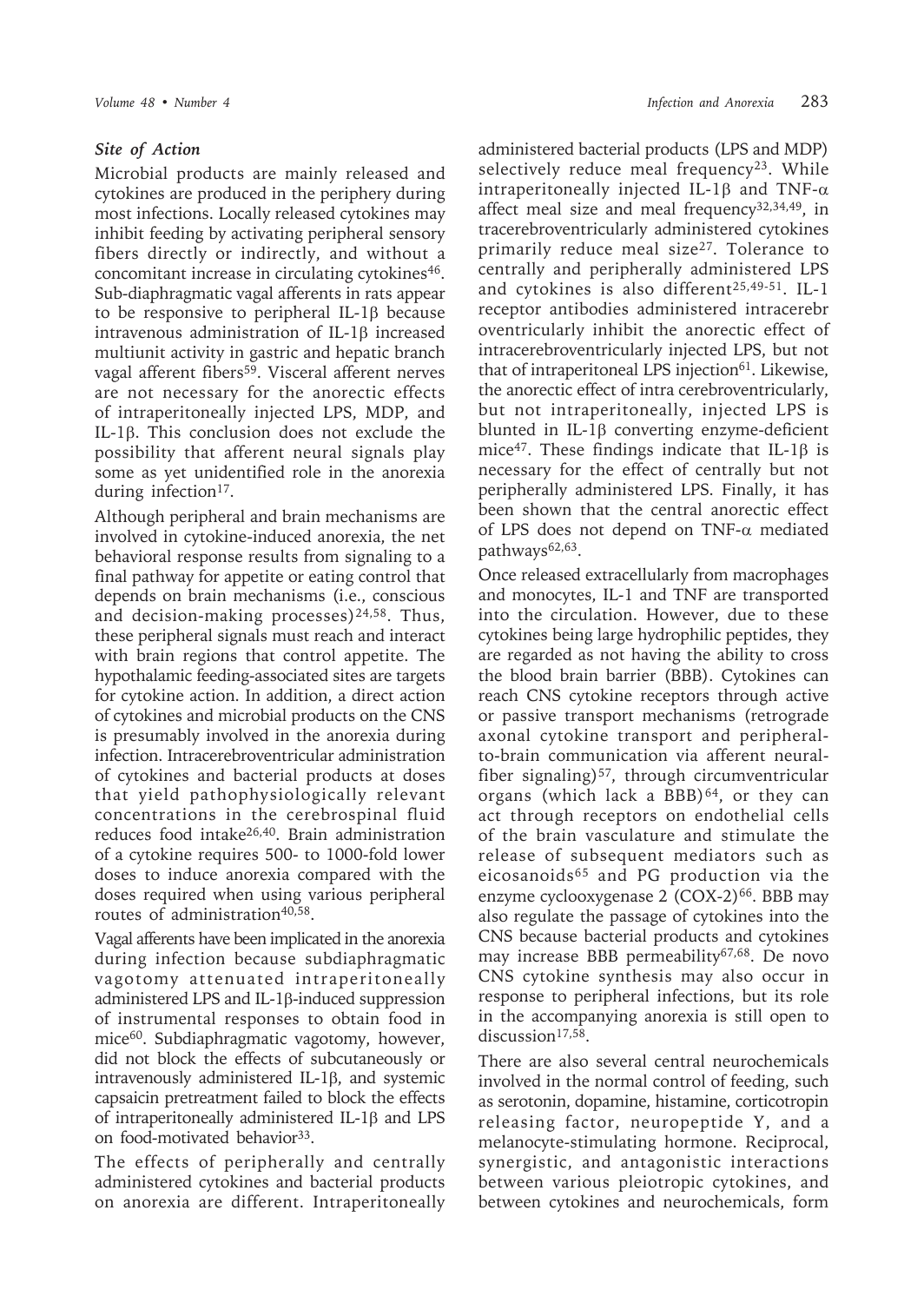a complex network that mediates the anorexia during infection<sup>17</sup>. Cytokines act in a cascade pattern, that is, a cytokine can induce the production and release of other cytokines, including in the CNS, and cytokine– cytokine interactions induce anorexia with additive or synergistic activities<sup>40,58,69</sup>.

The PGs activate neurons producing serotonin<sup>70</sup>, a known anorexigenic transmitter $71,72$ , which in turn has recently been shown to stimulate melanocortin signaling<sup>73</sup>. Thus, the signaling cascade set off by pathogenic bacteria ultimately results in activation of the central anorexigenic system. Change of CNS concentrations of dopamine, serotonin and histamine during infections may also contribute to the development of anorexia<sup>17</sup>.

Intracerebroventricularly injected neuropeptide Y (NPY), synthesis of which can be reduced by intracerebroventricularly infused IL-1 $\beta^{69}$ , can prevent or reverse intracerebroventricular IL-1 $\beta$ - and IFN- $\alpha$ -induced anorexia<sup>74,75</sup>.

#### *Treatment*

As the anorexia of infection is initially beneficial for the host, sick individuals should not be forced to eat unless in poor condition. Nutritional support is usually recommended in patients who do not resume sufficient oral intake within 7 to 10 days after disease onset<sup>76</sup>.

Although attempts to block the anorexia during disease by targeting specific cytokines have yielded mixed results, cytokine-induced anorexia can be blocked with the appropriate receptor antagonists, monoclonal antibodies, and other cytokine inhibitors supporting specificity of cytokine action on feeding<sup>77,78</sup>. The difficulties in determining the right time of application and the appropriate dosage of a potential cytokine antagonist probably also contribute to some of the negative results.

Pentoxifylline, which is a cytokine inhibitor (in particular TNF- $\alpha$ ), has been used successfully in the treatment of acute and chronic infection-induced anorexia31. Substances that block common key steps in cytokine synthesis or cytokine action, or inhibitors of eicosanoid synthesis, are more promising than attempts to antagonize specific cytokines. Indomethacin (a prostaglandin synthesis inhibitor), ibuprofen or paracetamol have been used to abolish the anorectic effect of IL-12. It has also been shown

that COX-2 inhibition during LPS-induced inflammation results in preserved food intake and maintenance of body weight, whereas COX-1 inhibition results in augmented and prolonged weight loss79.

Targeting the neurochemical mediation of the anorexia during infection may even be more efficient. Future studies should research these neurochemical mechanisms and the cytokine actions at the BBB17.

#### *Conclusion*

The mechanisms of the anorexia during infection are not yet fully understood, but are presumably based on interactions between various pleiotropic cytokines as well as between cytokines and other humoral mediators of the effects of microbial products. Present data suggest that the anorexia of infection is ultimately due to a modulation of central neurochemical mechanisms that control normal eating. Peripherally produced cytokines modulate these neurochemical mechanisms through a direct action on the brain and perhaps through pathways activated by their peripheral actions. The exact contributions of these mechanisms to the anorexia during infection need to be established.

#### **REFERENCES**

- 1. Eccles R. Understanding the symptoms of the common cold and influenza. Lancet Infect Dis 2005; 5: 718-725.
- 2. Exton MS. Infection-induced anorexia: active host defence strategy. Appetite 1997; 29: 369-383.
- 3. Bowers TK, Eckert E. Leukopenia in anorexia nervosa: lack of increased risk of infections. Arch Intern Med 1978; 138: 1520-1523.
- 4. Marcus A. The immune system in eating disorders: an overview. Nutrition 1997; 13: 853-862.
- 5. Murray MJ, Murray AB. Anorexia of infection as a mechanism of host defense. Am J Clin Nutr 1979; 32: 593-596.
- 6. Wing EJ, Young JB. Acute starvation protects mice against Listeria monocytogenes. Infect Immun 1980; 28: 771-776.
- 7. Brady LS, Lynn AB, Herkenham M, et al. Systemic interleukin-1 induces early and late patterns of cfos mRNA expression in brain. J Neurosci 1994; 14: 4951-4964.
- 8. Hart BL. Biological basis of the behavior of sick animals. Neurosci Biobehav Rev 1988; 12: 123-127.
- 9. Matthys P, Billiau A. Cytokines and cachexia. Nutrition 1997; 13: 763-770.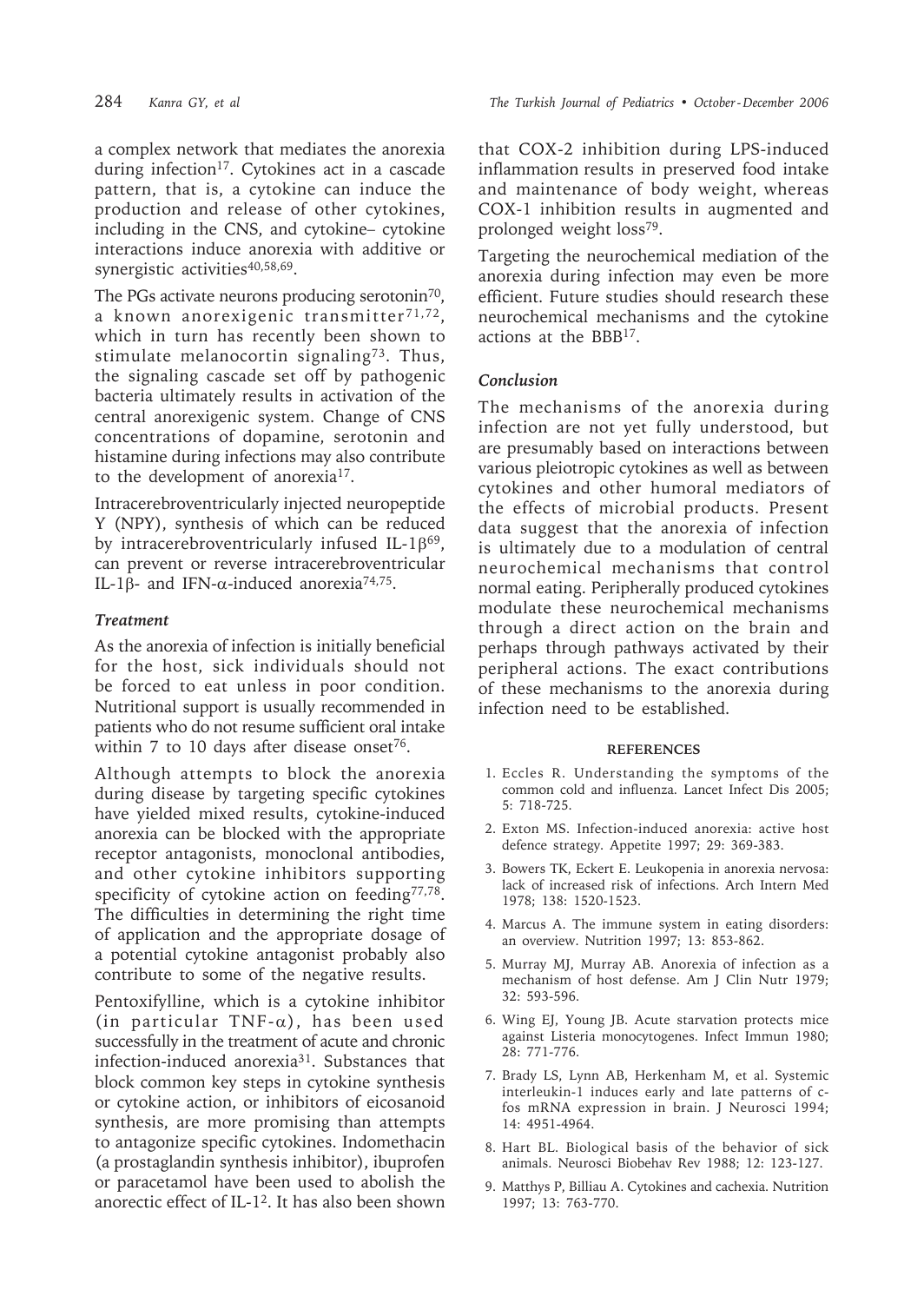- 10. Beutler B, Cerami A. Cachectin and tumor necrosis factor as two sides of the same biological coin. Nature 1986; 320: 584-588.
- 11. Tracey KJ, Lowry SF, Cerami A. Cachectin: a hormone that triggers acute shock and chronic cachexia. J Infect Dis 1988; 157: 413-420.
- 12. Old LJ. Tumor necrosis factor (TNF). Science 1985; 230: 630-632.
- 13. Beutler B, Milsark IW, Cerami AC. Passive immunization against cachectin/tumor necrosis factor protects mice from lethal effects of endotoxin. Science 1985; 229: 869-871.
- 14. Tracey KJ, Hesse DG, Manogue KR, et al. Anticachectin/TNF monoclonal antibodies prevent septic shock during lethal bacteremia. Nature 1987; 330: 662-664.
- 15. LeGrand EK. Why infection-induced anorexia? The case for enhanced apoptosis of infected cells. Med Hypotheses 2000; 54: 597–602.
- 16. Bazar KA, Yun AJ, Lee PY. ''Starve a fever and feed a cold'': feeding and anorexia may be adaptive behavioral modulators of autonomic and T helper balance. Med Hypotheses 2005; 64: 1080-1084.
- 17. Langhans W. Anorexia of infection: current prospects. Nutrition 2000; 16: 996-1005.
- 18. Murray J, Murray A, Murray N. Anorexia: sentinel of host defense? Perspect Biol Med 1978; 22: 134-142.
- 19. Grasl-Kraupp B, Bursch W, Ruttkay-Nedecky B, Wagner A, Lauer B, Schulte-Hermann R. Food restriction eliminates preneoplastic cells through apoptosis and antagonizes carcinogenesis in rat liver. Proc Natl Acad Sci USA 1994; 91: 9995-9999.
- 20. Williams GT. Programmed cell death: a fundamental protective response to pathogens. Trends Microbiol 1994; 2: 463-464.
- 21. Legrand EK. Implications of early apoptosis of infected cells as an important host defense. Med Hypotheses 2000; 54: 597-602.
- 22. Giles KM, Hart SP, Haslett C, Rossi AG, Dransfield I. An appetite for apoptotic cells? Controversies and challenges. Br J Haematol 2000; 109: 1-12.
- 23. Langhans W. Bacterial products and the control of ingestive behavior: clinical implications. Nutrition 1996; 12: 303-315.
- 24. Schwartz GJ. Neural–immune gut–brain communication in the anorexia of disease. Nutrition 2002; 18: 528-533.
- 25. Kent S, Bret-Dibat JL, Kelley KW, Dantzer R. Mechanisms of sickness-induced decreases in foodmotivated behavior. Neurosci Biobehav Rev 1996; 20: 171-175.
- 26. Gayle D, Ilyin SE, Flynn MC, Plata-Salaman CR. Lipopolysaccharide (LPS)-, and muramyl dipeptide (MDP)-induced anorexia during refeeding following acute fasting: characterization of brain cytokine and neuropeptide systems mRNAs. Brain Res 1998; 795: 77-86.
- 27. Plata-Salaman CR, Borkoski JP. Centrally administered bacterial lipopolysaccharide depresses feeding in rats. Pharmacol Biochem Behav 1993; 46: 787-791.
- 28. Majde JA, Guha-Thakurta N, Chen Z, Bredow S, Krueger JM. Spontaneous release of stable viral double-stranded RNA into the extracellular medium by influenza virus-infected MDCK epithelial cells: implications for the viral acute phase response. Arch Virol 1998; 143: 2371-2380.
- 29. Ankel H, Westra DF, Welling WS, Lebon P. Induction of interferon-alpha by glycoprotein D of herpes simplex virus: a possible role of chemokine receptors. Virology 1998; 251: 317-326.
- 30. Sachot C, Poole S, Luheshi GN. Circulating leptin mediates lipopolysaccharide-induced anorexia and fever in rats. J Physiol 2004; 561: 263-272.
- 31. Broberger C. Brain regulation of food intake and appetite: molecules and networks. J Int Med 2005; 258: 301-327.
- 32. Debonis D, Meguid MM, Laviano A, Yang ZJ, Gleason JR. Temporal changes in meal number and meal size relationship in response to rHu IL-1 alpha. Neuroreport 1995; 6: 752-756.
- 33. Bret-Dibat JL, Creminon C, Couraud JY, et al. Systemic capsaicin pretreatment fails to block the decrease in foodmotivated behavior induced by lipopolysaccharide and interleukin-1 beta. Brain Res Bull 1997; 42: 443-449.
- 34. Langhans W, Balkowski G, Savoldelli D. Further characterization of the feeding responses to interleukin-1 and tumor necrosis factor. In: Lehnert H, Murison R, Weiner H, Hellhammer D, Beyer J (eds). Endocrine and Nutritional Control of Basic Biological Functions. Seattle: Hogrefe & Huber; 1992: 135.
- 35. Malhotra R, Bird MI. L-selectin: a novel receptor for lipopolysaccharide and its potential role in bacterial sepsis. Bioessays 1997; 19: 919-923.
- 36. Rietschel ET, Schletter J, Weidemann B, et al. Lipopolysaccharide and peptidoglycan: CD14-dependent bacterial inducers of inflammation. Microb Drug Resist 1998; 4: 37-44.
- 37. Yang RB, Mark MR, Gray A, et al. Toll-like receptor-2 mediates lipopolysaccharide-induced cellular signalling. Nature 1998; 395: 284-288.
- 38. Plata-Salaman CR. Anorexia during acute and chronic disease. Nutrition 1996; 2: 69-78.
- 39. Langhans W, Hrupka B. Interleukins and tumor necrosis factor as inhibitors of food intake. Neuropeptides 1999; 33: 415-424.
- 40. Sonti G, Ilyin SE, Plata-Salaman CR. Anorexia induced by cytokine interactions at pathophysiological concentrations. Am J Physiol 1996; 270: R1394-1402.
- 41. Spriggs MK. One step ahead of the game: viral immunomodulatory molecules. Annu Rev Immunol 1996; 14: 101-130.
- 42. Ploegh HL. Viral strategies of immune evasion. Science 1998; 280: 248–253.
- 43. Feingold KR, Soued M, Serio MK, et al. Multiple cytokines stimulate hepatic lipid synthesis in vivo. Endocrinology 1989; 125: 267-274.
- 44. Hellerstein MK, Meydani SN, Meydani M, Wu K, Dinarello CA. Interleukin-1 induced anorexia in the rat. Influence of prostaglandins. J Clin Invest 1989; 84: 228-235.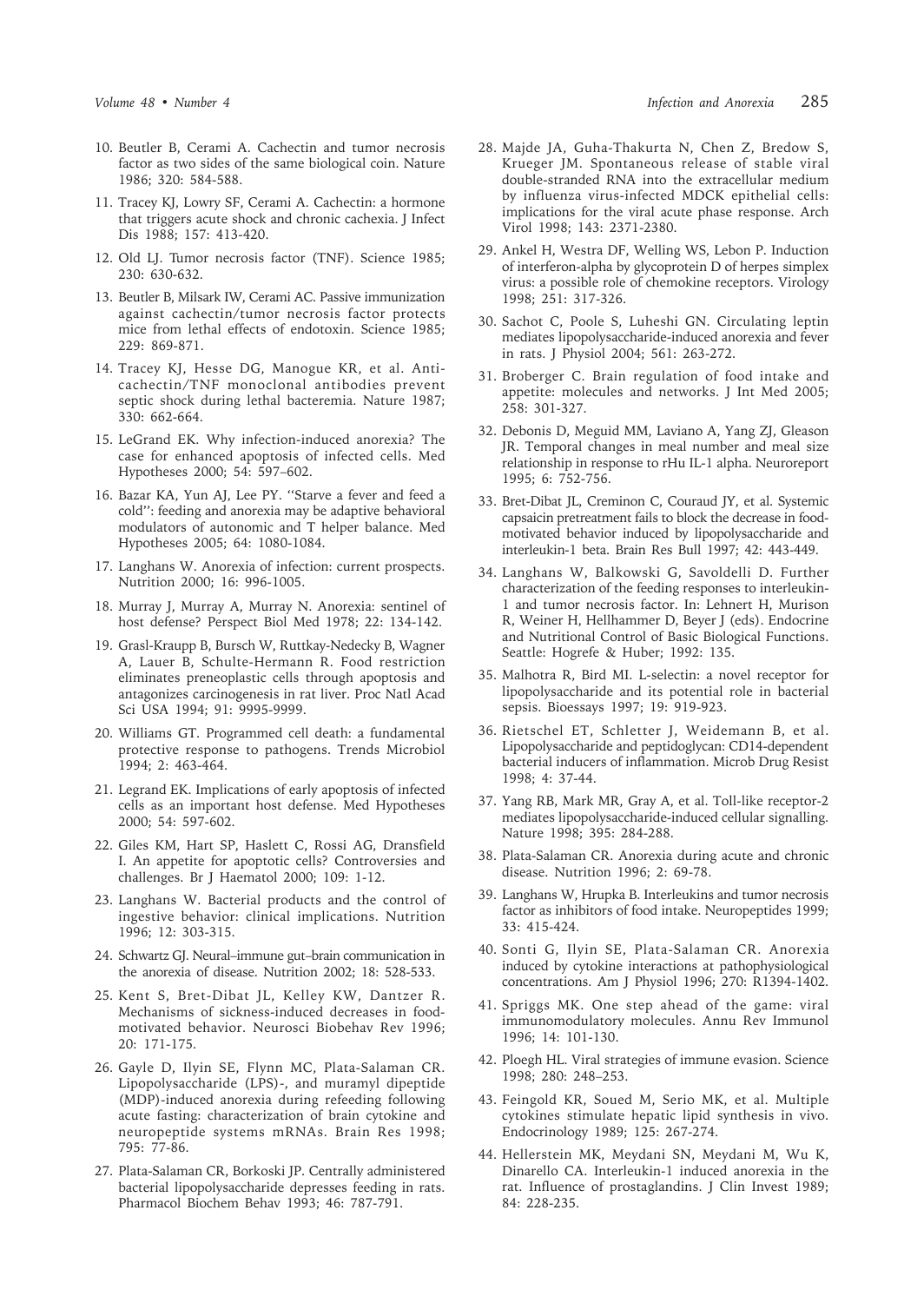- 
- 45. Grunfeld C, Feingold KR. Metabolic disturbances and wasting in the acquired immunodeficiency syndrome. N Engl J Med 1992; 327: 329-337.
- 46. Miller AJ, Hopkins SJ, Luheshi GN. Sites of action of IL-1 in the development of fever and cytokine responses to tissue inflammation in the rat. Br J Pharmacol 1997; 20: 274-279.
- 47. Burgess W, Gheusi G, Yao JH, et al. Interleukin-1 beta-converting enzyme deficient mice resist central but not systemic endotoxin-induced anorexia. Am J Physiol 1998; 274: R1829-1833.
- 48. Arsenijevic D, Garcia I, Vesin C, et al. Differential roles of tumor necrosis factor-alpha and interferon-gamma in mouse hypermetabolic and anorectic responses induced by LPS. Eur Cytokine Netw 2000; 11: 662-668.
- 49. Langhans W, Savoldelli D, Weingarten S. Comparison of the feeding responses to bacterial lipopolysaccharide and interleukin-1 beta. Physiol Behav 1993; 53: 643-649.
- 50. Weingarten S, Savoldelli D, Langhans W. Enhancement or loss of the hypophagic effect of interleukin-1 upon chronic administration. Physiol Behav 1992; 52: 831-837.
- 51. Finck BN, Johnson RW. Anorexia, weight loss and increased plasma interleukin-6 caused by chronic intracerebroventricular infusion of interleukin-1 beta in the rat. Brain Res 1997; 761: 333-337.
- 52. van Lettow M, van der Meer JW, West CE, van Crevel R, Semba RD. Interleukin-6 and human immunodeficiency virus load, but not plasma leptin concentration, predict anorexia and wasting in adults with pulmonary tuberculosis in Malawi. J Clin Endocrinol Metab 2005; 90: 4771-4776.
- 53. Plata-Salaman CR. Cytokines and feeding. Int J Obes Relat Metab Disord 2001; 25(Suppl): S48-52.
- 54. Arsenijevic D, Girardier L, Seydoux J, Chang HR, Dulloo AG. Altered energy balance and cytokine gene expression in a murine model of chronic infection with Toxoplasma gondii. Am J Physiol 1997; 272: E908-917.
- 55. Grunfeld C, Zhao C, Fuller J, et al. Endotoxin and cytokines induce expression of leptin, the ob gene product, in hamsters - a role for leptin in the anorexia of infection. J Clin Invest 1996; 97: 2152-2157.
- 56. Sarraf P, Frederich RC, Turner EM, et al. Multiple cytokines and acute inflammation raise mouse leptin levels: potential role in inflammatory anorexia. J Exp Med 1997; 85: 71-75.
- 57. Huang QH, Hruby VJ, Tatro JB. Role of central melanocortins in endotoxin induced anorexia. Am J Physiol 1999; 276: R864-871.
- 58. Plata-Salaman CR. Central nervous system mechanisms contributing to the cachexia–anorexia syndrome. Nutrition 2000; 6: 1009-1012.
- 59. Kurosawa M, Uvnas-Moberg K, Miyasaka K, Lundeberg T. Interleukin-1 increases activity of the gastric vagal afferent nerve partly via stimulation of type A CCK receptor in anesthetized rats. J Auton Nerv Syst 1997; 62: 72-78.
- 60. Bret-Dibat JL, Bluthe RM, Kent S, Kelley KW, Dantzer R. Lipopolysaccharide and interleukin-1 depress food-motivated behavior in mice by a vagal-mediated mechanism. Brain Behav Immun 1995; 9: 242-246.

286 *Kanra GY, et al The Turkish Journal of Pediatrics • October - December 2006*

- 61. Bluthe RM, Dantzer R, Kelley KW. Effects of interleukin-1 receptor antagonist on the behavioral effects of lipopolysaccharide in rat. Brain Res 1992; 573: 318-320.
- 62. Hrupka B, Porter M, Langhans W. Central and peripheral interactions of lipopolysaccharide and tumor necrosis factor. Appetite 1998; 31: 277 (Abstract).
- 63. Porter MH, Arnold M, Langhans W. TNF-alpha tolerance blocks LPS-induced hypophagia but LPS tolerance fails to prevent TNF-alpha-induced hypophagia. Am J Physiol 1998; 274: R741-745.
- 64. Ota K, Katafuchi T, Takaki A, Hori T. AV3V neurons that send axons to hypothalamic nuclei respond to the systemic injection of IL-1beta. Am J Physiol 1997; 272: R532-540.
- 65. Licinio J, Wong ML. Pathways and mechanisms for cytokine signaling of the central nervous system. J Clin Invest 1997; 100: 2941-2947.
- 66. Cao C, Matsumura K, Yamagata K, Watanabe Y. Induction by lipopolysaccharide of cyclooxygenase-2 mRNA in rat brain; its possible role in the febrile response. Brain Res 1995; 697: 187-196.
- 67. Banks WA. Physiology and pathology of the blood– brain barrier: implications for microbial pathogenesis, drug delivery and neurodegenerative disorders. J Neurovirol 1999; 5: 538-555.
- 68. de Vries HE, Blom-Roosemalen MC, van Oosten M, et al. The influence of cytokines on the integrity of the blood– brain barrier in vitro. J Neuroimmunol 1996; 64: 37-43.
- 69. Gayle D, Ilyin SE, Plata-Salaman CR. Central nervous system IL-1 beta system and neuropeptide Y mRNAs during IL-1 beta-induced anorexia in rats. Brain Res Bull 1997; 44: 311-317.
- 70. von Meyenburg C, Langhans W, Hrupka BJ. Evidence for a role of the 5-HT2C receptor in central lipopolysaccharide-, interleukin-1 beta-, and leptininduced anorexia. Pharmacol Biochem Behav 2003; 74: 1025-1031.
- 71. Waldbillig RJ, Bartness TJ, Stanley BG. Increased food intake, body weight, and adiposity in rats after regional neurochemical depletion of serotonin. J Comp Physiol Psychol 1981; 95: 391-405.
- 72. Nonogaki K, Strack AM, Dallman MF, Tecott LH. Leptin-independent hyperphagia and type 2 diabetes in mice with a mutated serotonin 5-HT2C receptor gene. Nat Med 1998; 4: 152-156.
- 73. Heisler LK, Cowley MA, Tecott LH, et al. Activation of central melanocortin pathways by fenfluramine. Science 2002; 297: 609-611.
- 74. Sonti G, Ilyin SE, Plata-Salaman CR. Neuropeptide Y blocks and reverses interleukin-1 beta-induced anorexia in rats. Peptides 1996; 7: 517-520.
- 75. Turrin NP, Flynn MC, Plata-Salaman CR. Neuropeptide Y counteracts interferon-alpha-induced anorexia. Neuroimmunomodulation 1999; 6: 361-366.
- 76. Klein S, Kinney J, Jeejeebhoy K, et al. Nutrition support in clinical practice: review of published data and recommendations for future research directions. Am J Clin Nutr 1997; 66: 683-706.